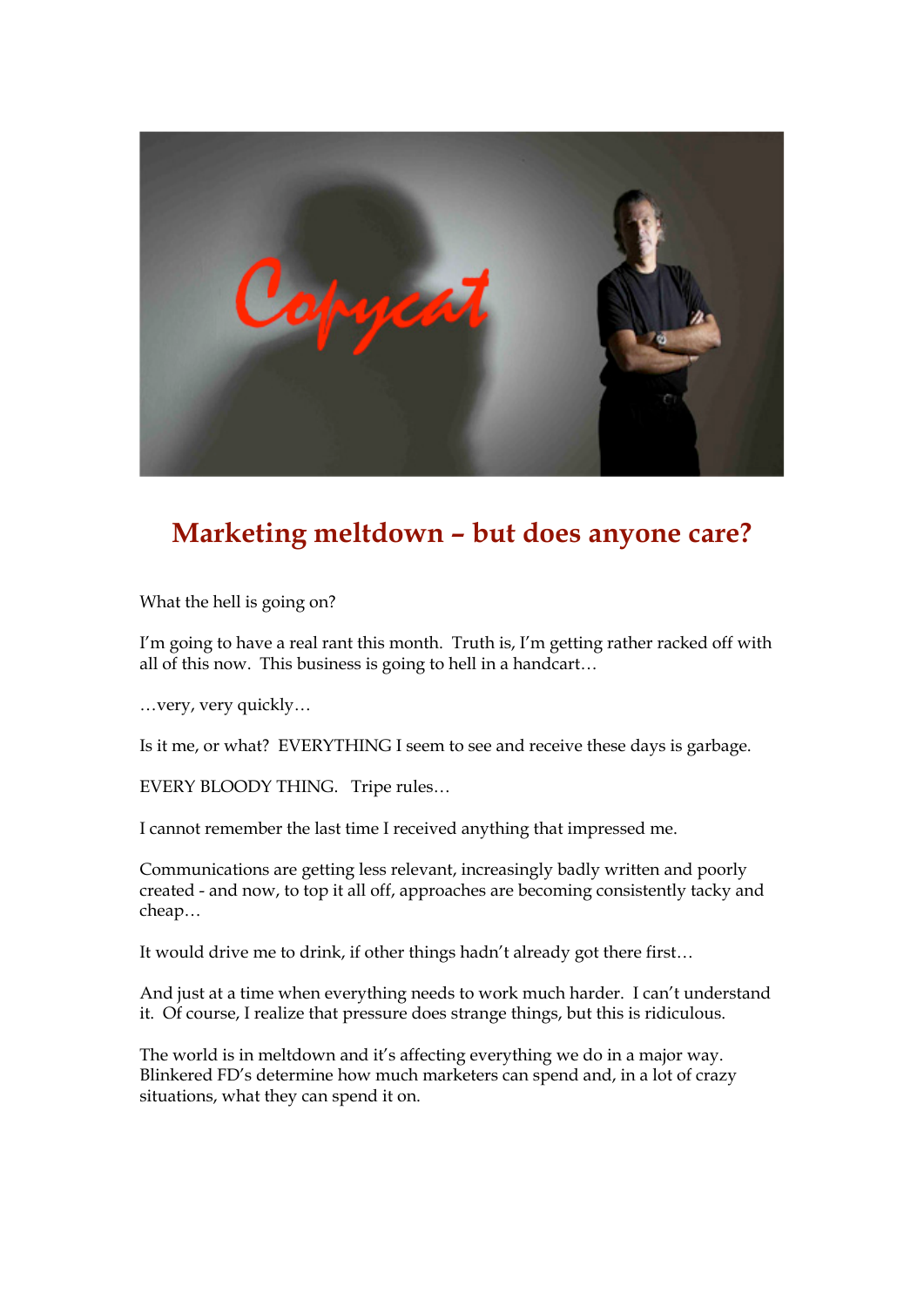One thing is certain. Everyone has less marketing budget to play with. What's more, every one of the potential targets has got less money to spend. And even less inclination to spend it.

## This means that **every penny marketers have been given, has to work harder than it has ever done**.

This isn't happening. Quite the contrary, in fact.

So many people seem to think that as they have got less money to spend, everything they do has to be on the cheap. No, no, bloody hell, NO!

Making pennies work harder, does not mean penny pinching. It means being smart.

This doesn't mean you ignore testing. It doesn't mean continuing to fire everincreasing numbers of badly written emails out, because it's cheaper and easier than direct mail.

It doesn't mean writing copy in-house, because you don't want to spend extra by using a pro…

That's not being smart. In fact, it's being immensely *dumb*.

But dumb rules right now - and that's a fact. Here's an astonishing example.

## **The art of testing**

Testing was the rock on which we built our direct marketing church. It is absolutely vital. Now, today's marketers ignore it.

This week, I received two mailing packs, both created by myself and my team, over two years ago. Both were created for two big publishers in the UK. (I cannot name them, for obvious reasons). Bar for a couple of images used in the packs, they were the same packs we created all that time ago. Nothing has changed.

Both these packs broke response records when they were first mailed. They have continued to perform well over the last two years, which is great.

But, these two companies have never come back to us (or anyone else by the way), to create new packs to test against them.

In short, they have run the same packs for over 2 years – Nothing else. No tests at all. It's lazy and incredibly stupid.

It beggars belief, doesn't it? Yet when I spoke to one of the clients, the attitude was basically "so what"?

So what? Just think of the knowledge that could have been gained by running a meaningful test programme, which started with two real winners…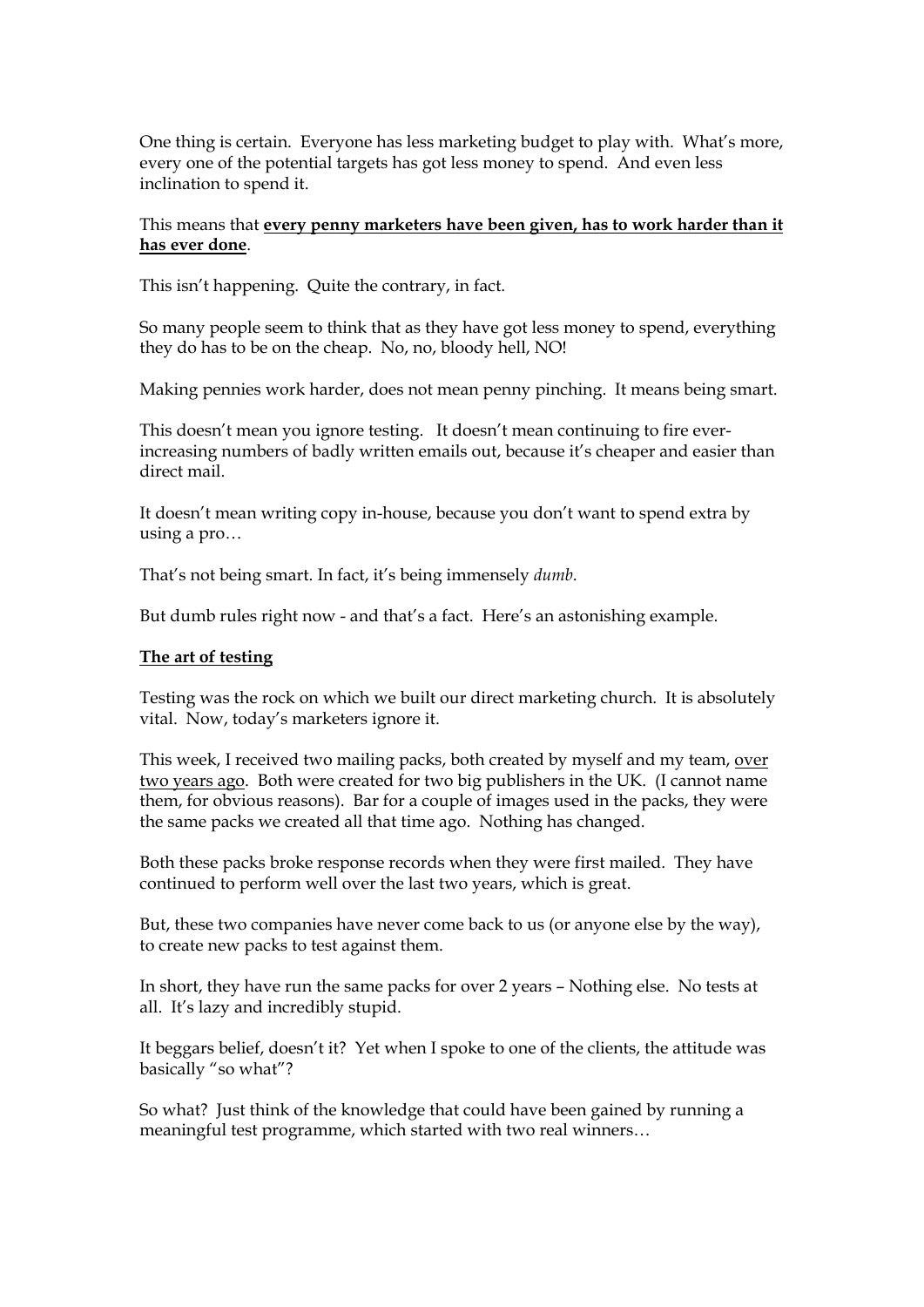I give up. I really do. Have we learned nothing in our business in the last 85 years, since Claude Hopkins wrote the classic *'Scientific Advertising'?*

Seems not…

And one final thing while we are on the subject of crap.

Have any of you out there in the UK started to get these automated marketing calls?

Can you believe it? It's beyond my comprehension, I have to say. How can anyone think that this is a good idea…

Brainless berks…

Anyway, something else happened recently, that I need to share with you. I was recently described as 'old fashioned'…

Well…

If it was referring to my roots in music, or my love for that greatest time of all – the sixties – when there was magic in the air…seemingly *every* day…I wholeheartedly agree…

But it wasn't…

It was referring to the art of contemporary communication. What works and what doesn't. What has ALWAYS worked and what ALWAYS will…

I was talking with Mr Smarmy. Mr Young Agency Smarmy to give him his full name. The conversation took place in London.

There are many young Mr Smarmy's in our business and I try to avoid them like the plague, but, because of what I do, I unfortunately meet them now and again.

This very dislikeable young man was referring to certain aspects of a recent presentation I had just made regarding contemporary communication. I had just presented a copy and creative Masterclass to a large group of marketing people.

All, bar him, it would appear, loved it.

He didn't. Which is his prerogative. Then he called me 'old fashioned'.

He came to that conclusion mainly because I injected work into my presentation from the giants in our business – *Hopkins, Caples, Ogilvy, Sugarman, Bird, Raphel, Gordon-Lewis* and others.

He felt that for today's challenges, nothing could be learned from these people. *"they have no relevance today"* he said. *"Old farts…"*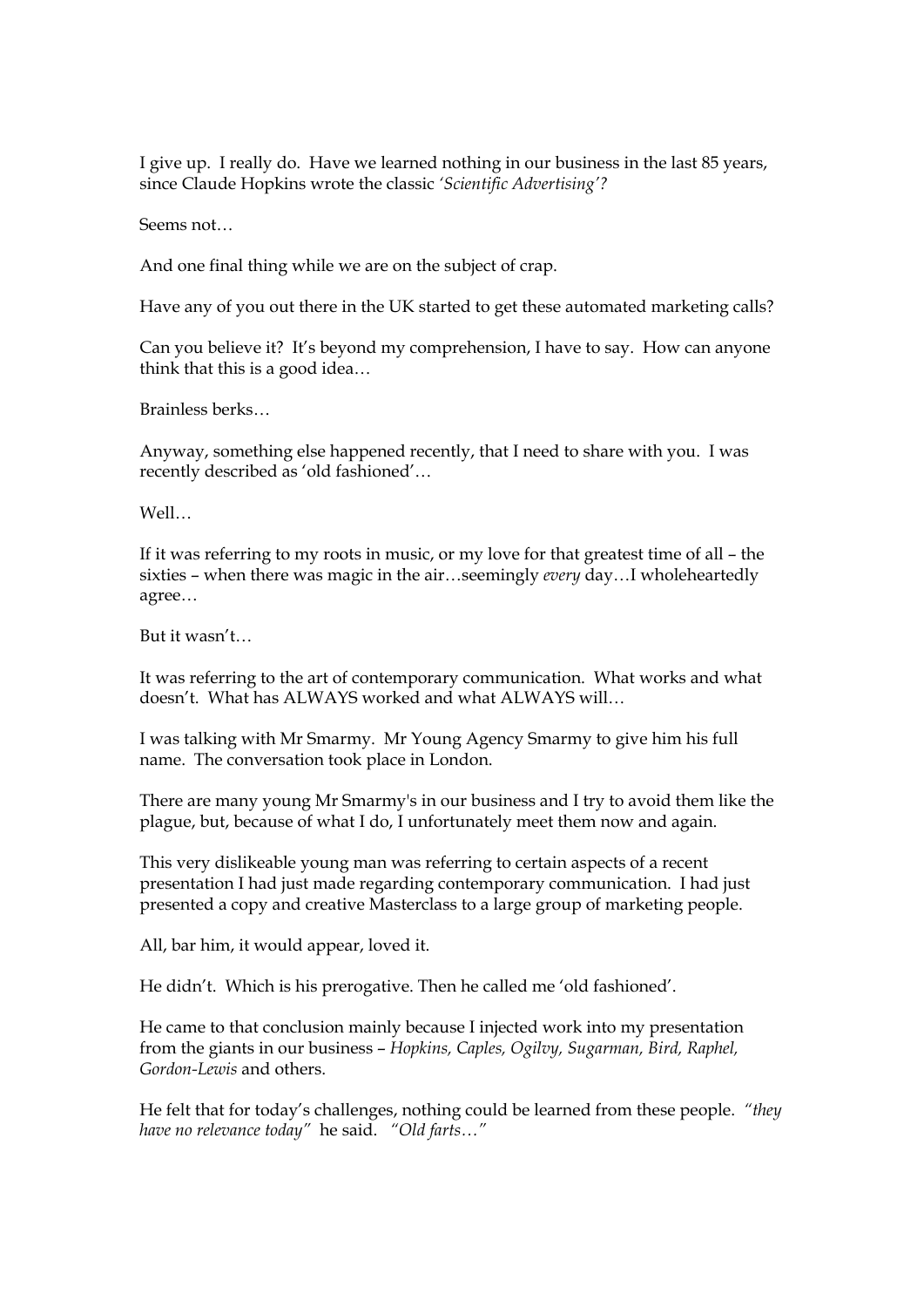*"And one other thing I want to pick you up on. Digital is king. Everyone knows that. Direct mail is dead. If you don't accept that, you are a dinosaur and will go the same way as a lot of those old fogies you seem to rate…"*

First, I just laughed at his stupidity. Reminded him that I am invited to share my observations and opinions with knowledgeable audiences worldwide and travel over 100,000 miles a year doing it.

But he ignored this and kept on waffling, so I got irritated. Finally I just shared a few good old Anglo-Saxon words with him and walked away - otherwise I would have whacked him…

Now, before we go any farther, let's put a big stake in the ground here…

Times change, but people don't. It's an unmovable commandment in contemporary communication. The way we are attracted to offer-based communications is the same today, as it was in the 20's and 30's. And since…

Proven techniques *work*. And it will be the same 100 years from now.

Be seduced by digital by all means. The rest of the world have. But don't get married to it. It's not the be all and end all.

Digital is just another route to market. With good and bad points. Include it in your activity and test its effectiveness. Just like everything else.

Yes, email is cheap. And, like all cheap things it's OK – for a while. But, as a prospecting tool, I can tell you it's struggling big time now.

In fact, millions of marketing dollars are being wasted on it every day. But smart marketers who test everything, are now finding this out and are reducing their spend in this area and considering other options.

Do you know what is the most popular of those options? Direct mail. Yes, the old girl is back. (For the knowledgeable and smart, she never went away…)

Mr Smarmy was wrong. Very wrong. Direct mail has not been killed off by email. Quite the reverse.

But it's like déjà vu to me, all this…

Remember when they said records would kill live music performances. They were wrong. In fact, they added to its power. Remember how they said that video would kill cinema. They were wrong. It actually made it more popular.

Same with email. It won't replace direct mail. Not in my lifetime anyway. But, its current general ineffectiveness is now creating a renaissance in the medium.

Not just here, but in the U.S. as well…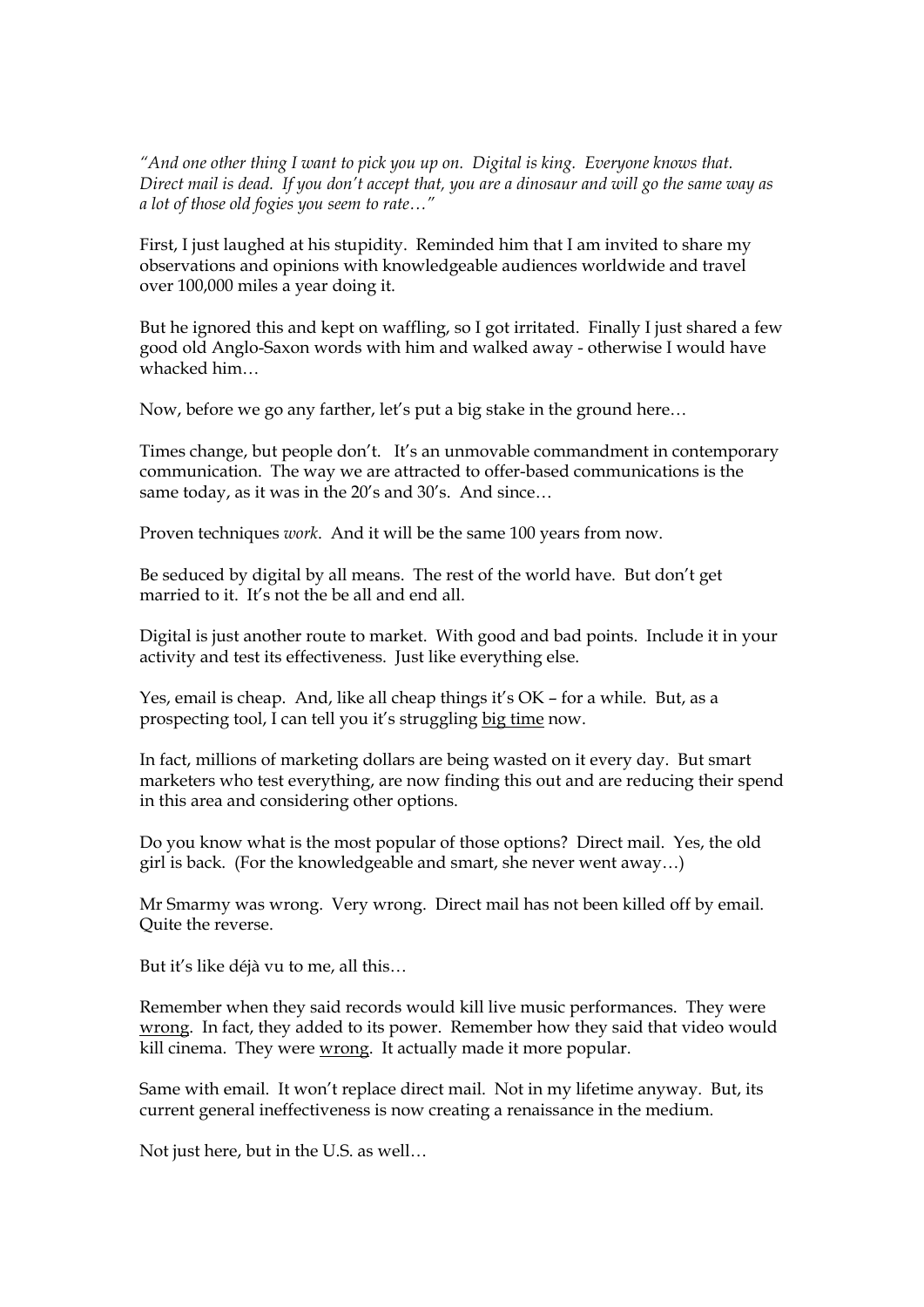Stick that where the sun don't shine, Mr Smarmy…

Now I've got that off my chest, here's something else…

Whatever's happened to the cutting edge in our marketing thinking?

Learning, growing and applying knowledge? Having passion and enthusiasm.

Seems to me that we're all in a vacuum now. The robots preside and everyone's just going through the motions.

23 year old Marketing Managers and Directors now '*understand'*. You *know* what I mean? 23 years old. Living in their own little bubble.

They know everything about fuck all. And nothing about the rest...

This is not the way it was supposed to be...

When we were building this thing called direct marketing - yes, it had to built - from scratch, by visionaries... there was an ENERGY - a real strong passion - call it a vocation if you like, about the business...

Well, that passion is still around, but it appears to me, only in a handful of people – and most of them are old liggers. It's our baby, don't you see...?

But the sad fact remains. What now passes for direct marketing, is as far removed from the real thing, as you could possibly imagine.

Why are people so *dumb* in our business?

Why don't people *study?*

Why are people happy creating *crap?*

What has happened to our *industry?*

See you next month…

Keep the faith…

fud